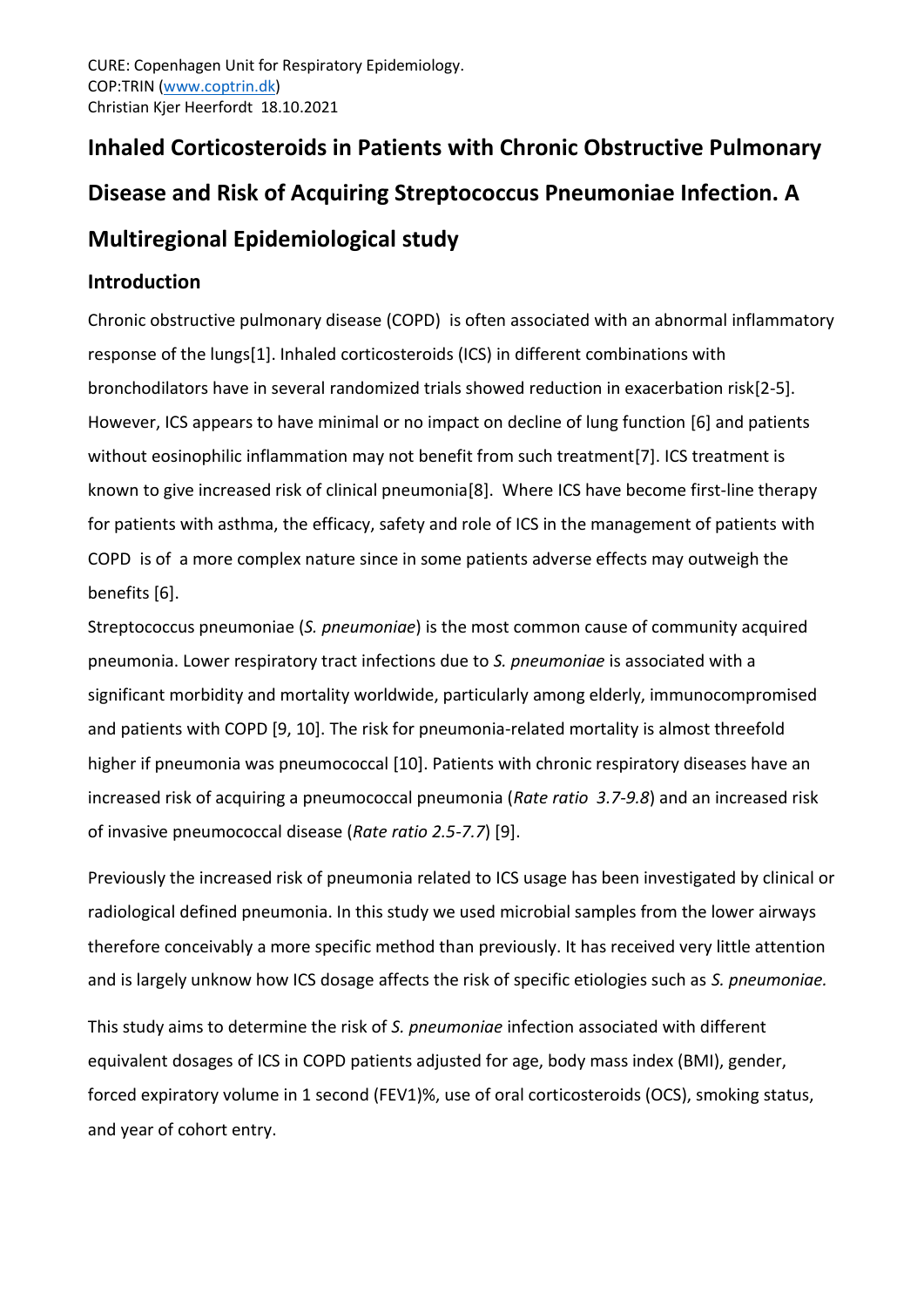CURE: Copenhagen Unit for Respiratory Epidemiology. COP:TRIN [\(www.coptrin.dk\)](http://www.coptrin.dk/) Christian Kjer Heerfordt 18.10.2021

## **Hypothesis**

Use of ICS in COPD is associated with an increased risk of S. pneumonia infection in a dosedependent manner.

## **Methods**

#### **Data sources**

For this study the following registries will be used:

1. The Danish Register of Chronic Obstructive Pulmonary Disease (DrCOPD) to identify patients with COPD. DrCOPD is a nationwide register that holds individual patient data on demographics and all outpatient visits and hospital admissions due to exacerbation of COPD, in patients aged 30 years or above, at all hospital-based pulmonary clinics since 2010 [10].

2. The Danish National Patient Registry (DNPR) holds data on all hospital admissions since 1977 and all hospital outpatient visits since 1995 and will be used to characterize comorbidities in the study population [11].

3. The Danish National Database of Reimbursed Prescriptions (DNDRP) was used to identify prescribed and redeemed medication, including the exposure to ICS. The DNDRP is nationwide and includes data on all reimbursed prescriptions redeemed at Danish community and hospital-based outpatient pharmacies since 2004 [12].

4. Microbiological data from the Clinical Microbiology Departments in Eastern Denmark (Region Zealand and Capital Region), consisting of approximately 2.6 million inhabitants, will be used to identify patients with S. pneumonia.

## **Study design**

The study will consider all patients registered with an outpatient clinic visit from 2010 to 2017 in DrCOPD. Cohort entry will be defined as the date for the patients first outpatient clinic visit in DrCOPD. Patients with only in-hospital-registrations are excluded since these registrations do not hold information on essential patient characteristics (severity of airflow obstruction, degree of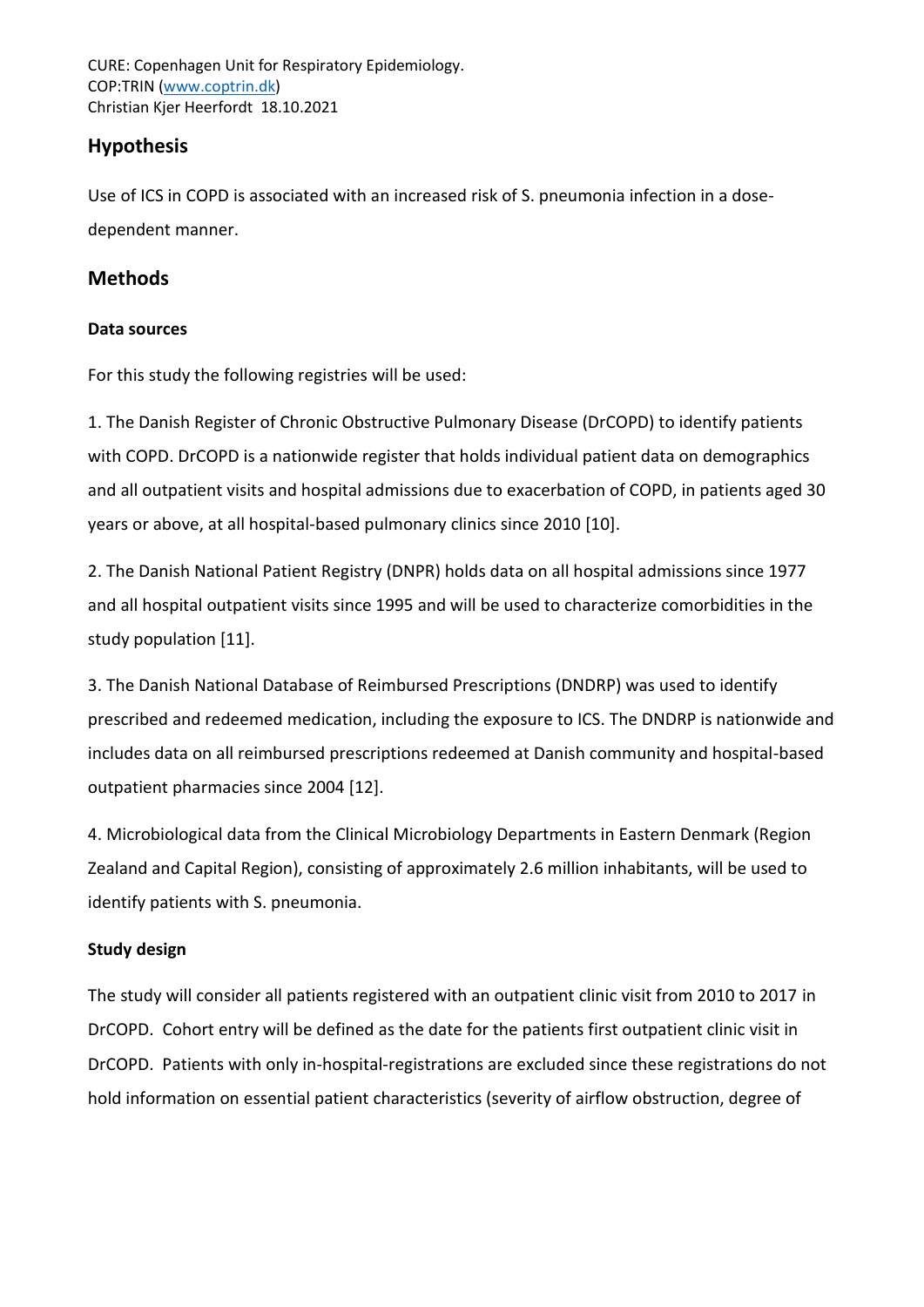CURE: Copenhagen Unit for Respiratory Epidemiology. COP:TRIN [\(www.coptrin.dk\)](http://www.coptrin.dk/) Christian Kjer Heerfordt 18.10.2021

dyspnoea, body mass index and smoking status). Patients from the western part of Denmark are not included since we cannot gain access to microbiological data from these patients.

S. pneumonia infection will be defined as any positive lower respiratory tract culture (i.e. sputum, tracheal secretion, bronchial secretion and bronchial alveolar lavage) after cohort entry.

Patients with S. pneumonia-positive lower respiratory tract sample 3 months prior to cohort entry will be excluded

#### **Exclusion Criteria**

Patients with malignant neoplasm (International Classification of Disease (ICD)-10 codes: C00-C97) or immunodeficiency (ICS-10 codes: D80-84, D85, D89) 5 years prior to cohort entry or prescription of disease-modifying anti-rheumatics drugs (Anatomical Therapeutic Chemical (ATC) codes: L04AX03, L01AA01, A07EC01, L04AD01, L04AA13, L04AX01, L04AA06, P01BA02) 12 months prior to cohort entry were excluded since these conditions and drugs were suspected to be associated with the study outcome and may affect the ability to interpret the results of the study exposure.

#### **Follow up:**

All patients were followed from cohort entry until the first S. pneumonia -positive sample, death or 31 October 2017.

#### **Exposure to ICS**

Exposure to ICS are quantified as the accumulated equivalent dose using all ICS prescriptions reimbursed within 365 days prior to study entry. An accumulated dose is calculated and the different ICS types are converted into budesonide-equivalent doses, ciclesonide and fluticasone propionate being converted at ratios of 2.5:1 and 2:1, respectively. Mometasone and beclomethasone were considered equivalent to budesonide.

#### **Statistical analysis**

The risk of P. pneumonia associated with use of ICS will be estimated by using a Cox proportional hazard regression model.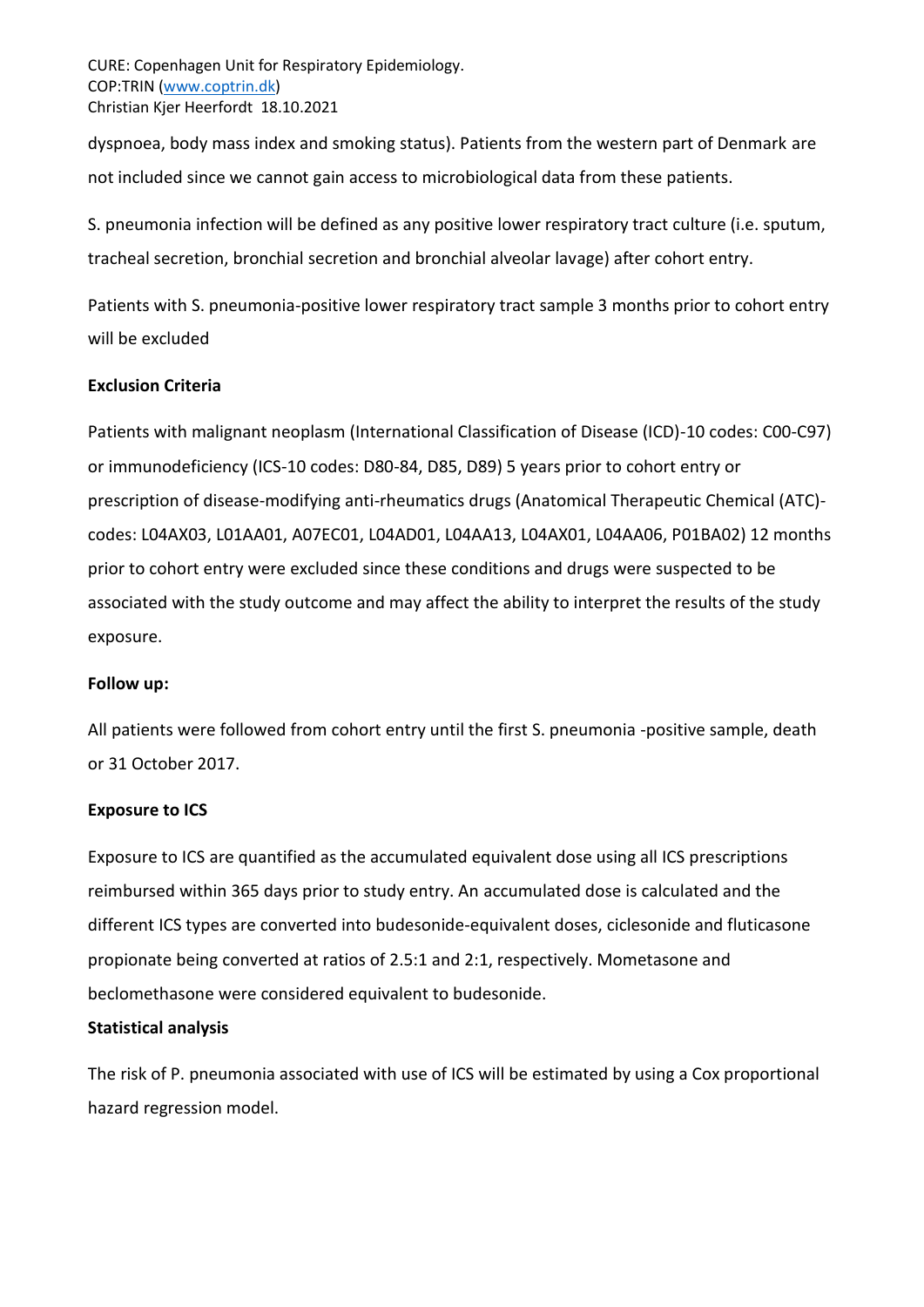Death will be handled as a competing risk in the model since it impedes the occurrence of S. pneumonia.

Suspected confounders and markers of disease severity (to be adjusted) age, sex, severity of airway obstruction (percentage of predicted forced expiratory volume in the first second; FEV1), body mass index (BMI), smoking status, accumulated dose of oral corticosteroids 365 days prior to cohort entry and calendar year, for entry in DrCOPD

Reference group : Non-use of inhaled corticosteroids in the entire prior year.

Patients exposed to high or moderate ICS dose will be matched 1:1 with patients exposed to low or no ICS dose based in a propensity matched population based on the same variables used in the adjusted main analysis. To address missing values for the Cox and the Propensity match, these were replaced with the most common value for the given parameter this was done to minimize attrition bias.

In patients with unknown FEV1 and BMI, measurements from the first following outpatient clinic visit will be used.

Statistical analyses will be performed using SAS statistical software.

# **Ethics**

The study will be submitted for approval from Danish Data Protection Agency. In Denmark, retrospective use of register data does not require ethical approval or patient consent

- 1. Stănescu, D., et al., *Airways obstruction, chronic expectoration, and rapid decline of FEV1 in smokers are associated with increased levels of sputum neutrophils.* Thorax, 1996. **51**(3): p. 267-71.
- 2. Calverley, P.M., et al., *Salmeterol and fluticasone propionate and survival in chronic obstructive pulmonary disease.* N Engl J Med, 2007. **356**(8): p. 775-89.
- 3. Lipson, D.A., et al., *Once-Daily Single-Inhaler Triple versus Dual Therapy in Patients with COPD.* N Engl J Med, 2018. **378**(18): p. 1671-1680.
- 4. Papi, A., et al., *Extrafine inhaled triple therapy versus dual bronchodilator therapy in chronic obstructive pulmonary disease (TRIBUTE): a double-blind, parallel group, randomised controlled trial.* Lancet, 2018. **391**(10125): p. 1076-1084.
- 5. Vestbo, J., et al., *Fluticasone furoate and vilanterol and survival in chronic obstructive pulmonary disease with heightened cardiovascular risk (SUMMIT): a double-blind randomised controlled trial.* Lancet, 2016. **387**(10030): p. 1817-26.
- 6. Agusti, A., et al., *Inhaled corticosteroids in COPD: friend or foe?* Eur Respir J, 2018. **52**(6).